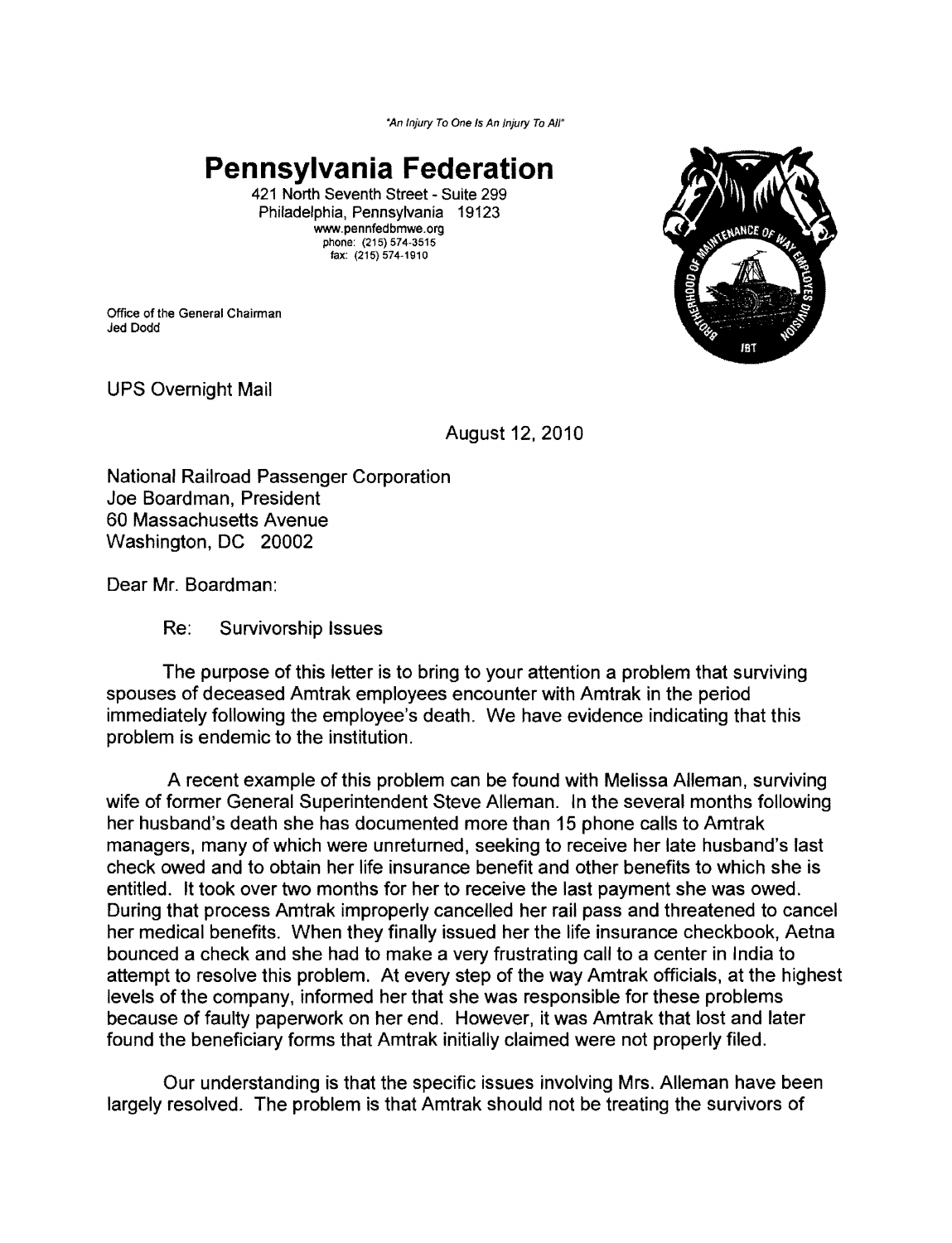active Amtrak employees in this manner. I have no doubt that you agree with this sentiment. I also do not believe that any Amtrak employee who was involved in this debacle acted with malice. However, the institution failed Mrs. Alleman at the moment of her greatest need.

Amtrak needs to do better than this. Mrs. Alleman, or any other spouse, should not have been required to make any phone calls. An Amtrak official should have called her to express condolences on the death of her husband. This person would make it his/her responsibility to ensure that the last paycheck/vacation money was promptly paid, shepherd the life insurance payment through the process, ensure that the rail pass is protected and that all medical and other benefits are protected.

We would like to propose that you appoint a task force of all of the stakeholders in this situation that is tasked with the job of coming up with a procedure and a process that is proactive, friendly and helpful to the surviving spouse. The task force should identify each issue that needs addressing at the time of an active employee's death and the process to resolve these issues with the least burden possible on the surviving spouse. The task force should issue their report and recommendations within six weeks of it's appointment. Once you have approved of the recommendations, in whole or part, then the task force should oversee the implementation of the recommendations.

Personally I believe that Amtrak should specify Amtrak managers whose sole job is to shepherd the spouse through the process and that this manager is given special training for this task. I also understand that one of the problems, not in Mrs. Alleman's case, is the lack of up to date beneficiary forms from Amtrak employees. One of the jobs of the task force could be to suggest ways to correct this problem institutionally.

Should you desire to discuss this in more detail please do not hesitate to contact me. My suggestion of a special task force is only my suggestion. Perhaps you have a better idea on how to fix this problem. I would be interested in having that discussion with you and I hope to hear from you soon.

Yours truly, *jif De>JJ*  Jed Dodd

General Chairman

cc Melissa Alleman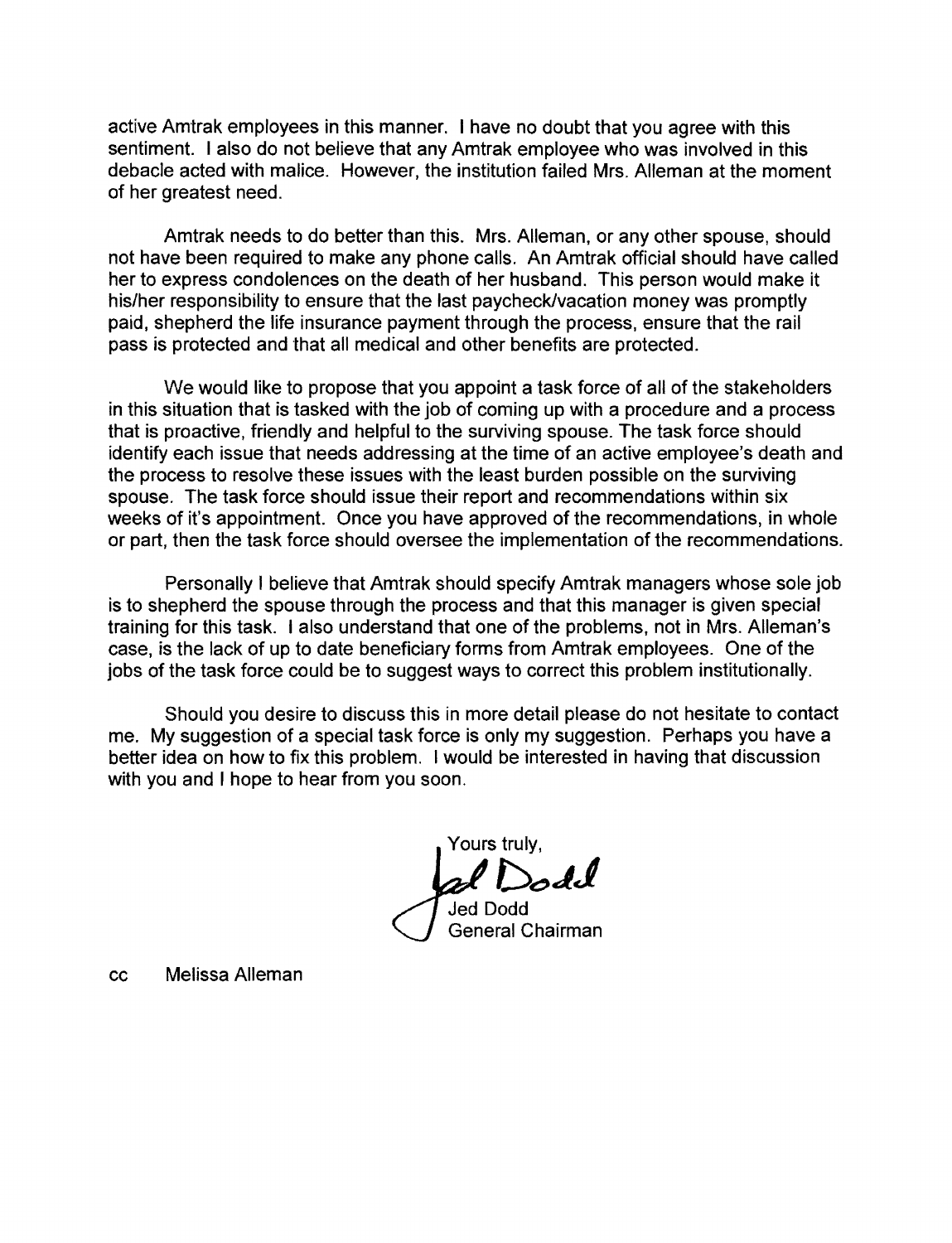Memo



Date December 3, 2010 From Robert Lynch

To See Distribution Department Compensation & Benefits Subject **Benefit Process for Survivors of Deceased Employees and Deceased Retirees**  cc Mike Duncan

Message Amtrak provides employees with a comprehensive benefits package to assist employees with various needs in their lives. This package includes assistance for family members when an employee dies. The death of a loved one is a very difficult experience and it is at this difficult time that Amtrak representatives must assist dependents by providing information about such items as life insurance, continuing medical coverage, obtaining the final paycheck, and continuing rail pass privileges. These benefit items stretch across various Amtrak departments and until now have required various Amtrak representatives to communicate with family members.

> Effective immediately, the Amtrak Benefits Team, which consists of Terry Dorsey and Bob Lynch, will be solely responsible for assisting family members of deceased employees and deceased retirees with all benefits related matters. The Benefits Team will be responsible for communicating with family members, determining benefit entitlements, and producing and sending condolence packages. They will be a single point of contact in managing all aspects of the process from start to finish.

The condolence package will be personalized and vary based on benefits eligibility. It will be mailed as soon as possible and no later than 10 business days from the notification of death. The package will include the following information, if applicable:

- Forms to obtain the final paycheck and outstanding vacation pay;
- Explanation of how long benefits will continue and how to obtain COBRA coverage;
- Details about the life insurance amount This will be provided if the package is addressed to the beneficiary. If no beneficiary is on file, the steps for obtaining the life insurance payment will be included;
- $\bullet$  401(k) distribution package from Fidelity Investments;
- ! Determination of Retirement Income Plan pension eligibility and if eligible, notification that a detailed calculation will be provided within 2 weeks;
- ! Application to continue rail pass privileges will be included;
- Request for family to provide Certificates of Death (include pre-addressed envelope);
- Contact information for the Railroad Retirement Board;
- ! Contact information for Terry Dorsey and Bob Lynch.